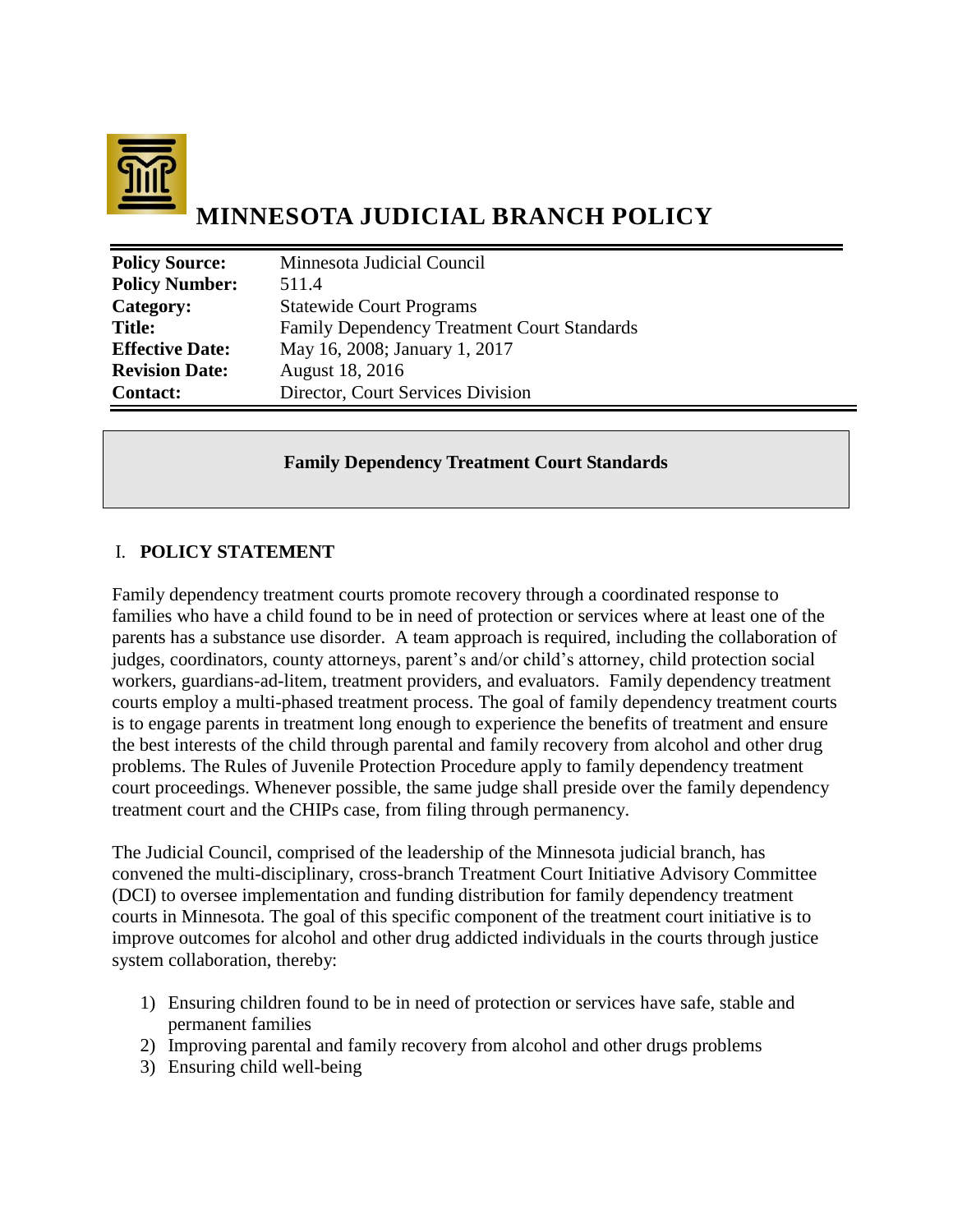- 4) Ensuring participant compliance with court-ordered case plans and system accountability; and
- 5) Reducing costs to society

The Family Dependency Treatment Court creates a more unified and coordinated process for the family thereby also keeping the various stakeholders in the system accountable to one another, best practices, and the best interests of the child.

The following document provides standards to guide the planning and implementation of family dependency treatment courts in Minnesota's state trial courts. A definition of family dependency treatment courts can be found in Appendix A.

These standards were approved by the Judicial Council on May 16, 2008 and are minimum requirements for the approval and operation of all family dependency treatment courts in Minnesota. Accompanying each standard are recommended practices that each family dependency treatment court is encouraged to follow.

The research for family dependency treatment courts is new and emerging and family dependency treatment courts are relatively new to Minnesota. It is expected that these standards will change to reflect evidence-based practices as they develop. While these standards seek to create a minimum level of uniform practices for family dependency treatment courts there is much room for innovation and for local family dependency treatment courts to tailor their programs to meet their needs and the needs of their participants.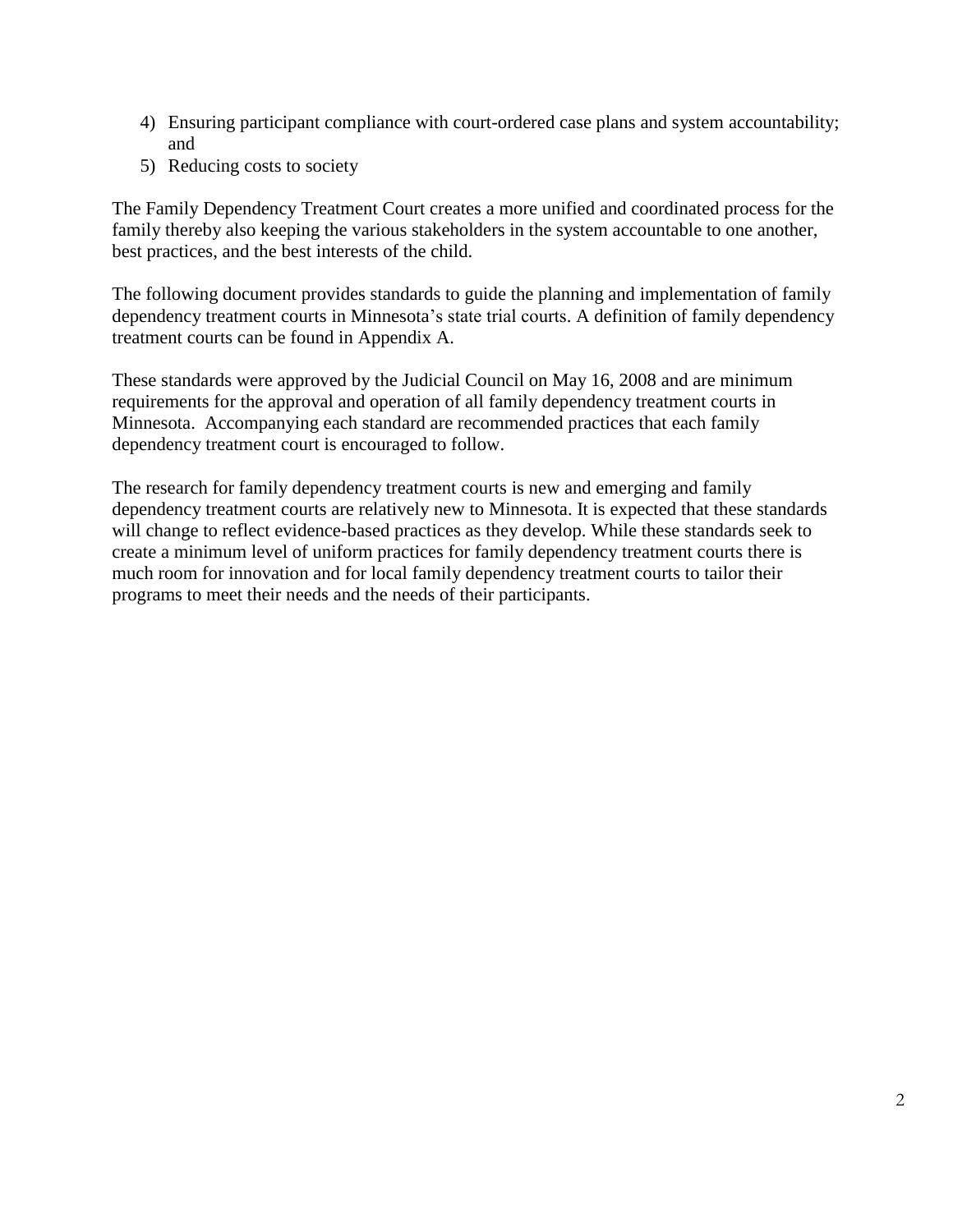### **STANDARD I**

### *Family dependency treatment courts must utilize a comprehensive and inclusive collaborative planning process, including:*

- 1.1 Completion of the federal Drug Court Planning Initiative training or the Minnesota equivalent before becoming operational.
- 1.2 Development of a written agreement setting forth the terms of collaboration among the county attorney's office, the parent and/or child attorney's office, the court, including guardians-ad-litem, county human services, and a treatment service entity.
- 1.3 Creation of a steering committee comprised of key officials and policymakers to provide oversight for family dependency treatment court policies and operations, including development and review of the family dependency treatment court budget, and to communicate regularly with the county board.
- 1.4 Establishment of written policies and procedures which reflect shared goals and objectives for a family dependency treatment court program; at a minimum, the goals of the family dependency treatment court shall be those of the Treatment Court Initiative Advisory Committee: Ensuring children found to be in need of protection or services have safe, stable and permanent families; Improving parental and family recovery from alcohol and other drugs problems; Ensuring child well-being; Ensuring participant compliance with court-ordered case plans and system accountability; and Reducing costs to society. (An outline example for a local policies and procedures manual is found in Appendix B. The State Court Administrators Office has developed common forms for every program to use wherever appropriate.)
- 1.5 Provision of written roles and responsibilities of each of the core team members. The core team members are as follows:
	- A. Judge
	- B. Family Dependency Treatment Court Coordinator
	- C. County Attorney
	- D. Parent's Attorney and/or Child's Attorney
	- E. Child Protection Social Worker
	- F. Guardian ad Litem
	- G. Chemical Dependency Expert (Provider, Rule 25 assessor, etc.)
	- H. Tribal Representative (when appropriate)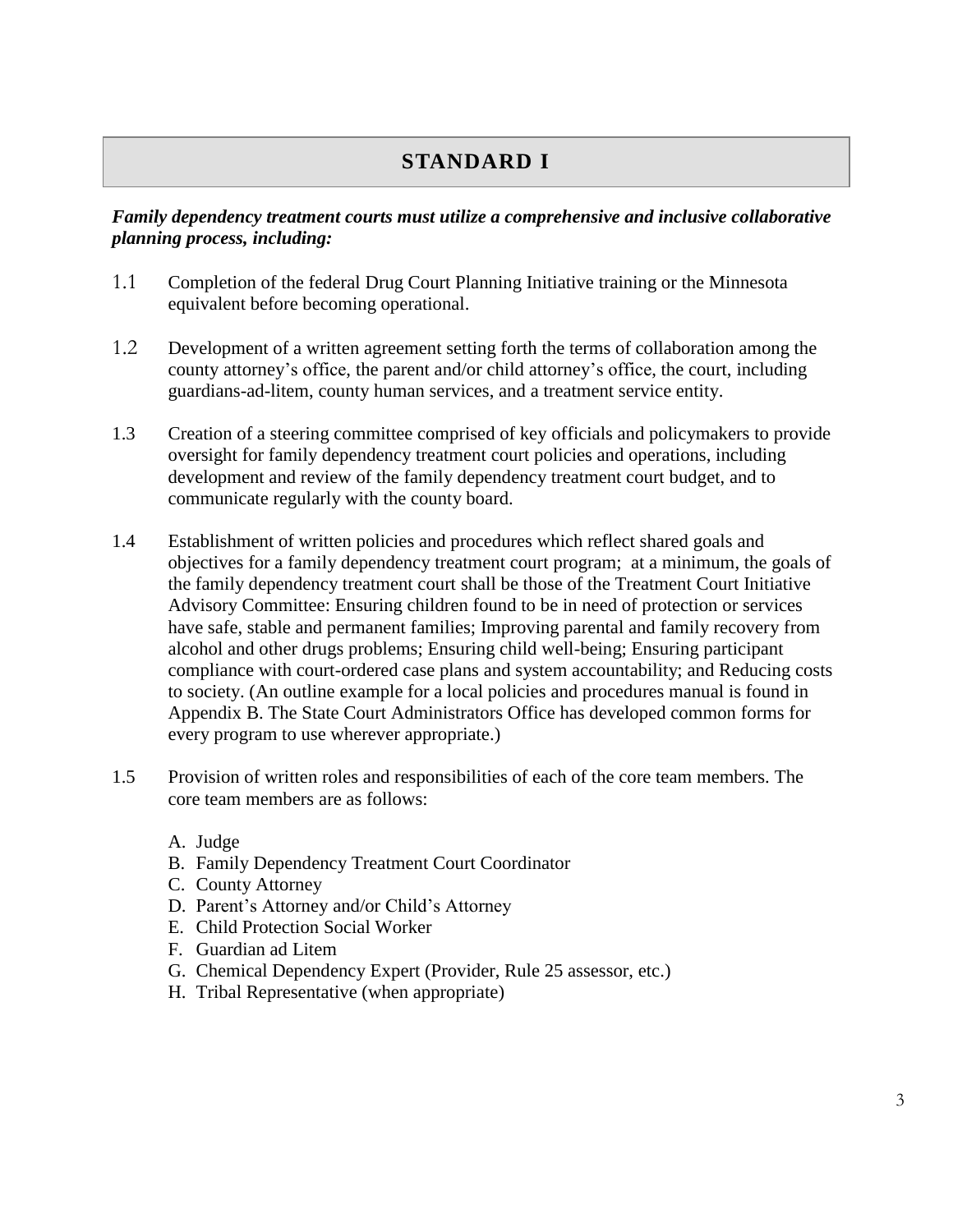### **RECOMMENDED PRACTICES**

- $\checkmark$  Ensure training of steering committee to ensure best practices for Family Dependency Treatment Courts are implemented and followed.
- $\checkmark$  Family dependency treatment court teams should take a minimum of six months to plan and prepare for implementation. This amount of time allows for a cohesive team to form; one that has effectively and collaboratively reached consensus on the variety of issues inherent in the implementation of a family dependency treatment court.
- $\checkmark$  Develop policies and procedures to address the role of the family dependency treatment court in holding stakeholders accountable to ensure reasonable efforts were made in each case.
- $\checkmark$  When developing a written agreement, teams should include a tribal entity when appropriate.
- $\checkmark$  Other possible members of the team, may include, but are not limited to:
	- Mental Health Professional
	- School Representative
	- Rule 25 Assessor
	- Other Social Service Representative
	- Recovery Community Representatives
	- Recovery Specialist  $<sup>1</sup>$ </sup>

 $\overline{a}$ 

- Other Community-Based Stakeholders
- $\checkmark$  All family dependency treatment court teams should work with their local community members when planning, implementing, and operating a family dependency treatment court program to ensure that the best interests of the community are considered. Family dependency treatment court team members should engage in community outreach activities to build partnerships that will improve outcomes and support self-sustainability.

<sup>1</sup> A Recovery Specialist facilitates immediate access to assessment, treatment and services by assisting the parent/family in navigating the resources available and removing barriers. The Recovery Specialist serves the parent in a combined role of mentoring and monitoring using engagement, motivational, and relationship building skills to provide the necessary support the parent needs to enter and sustain recovery.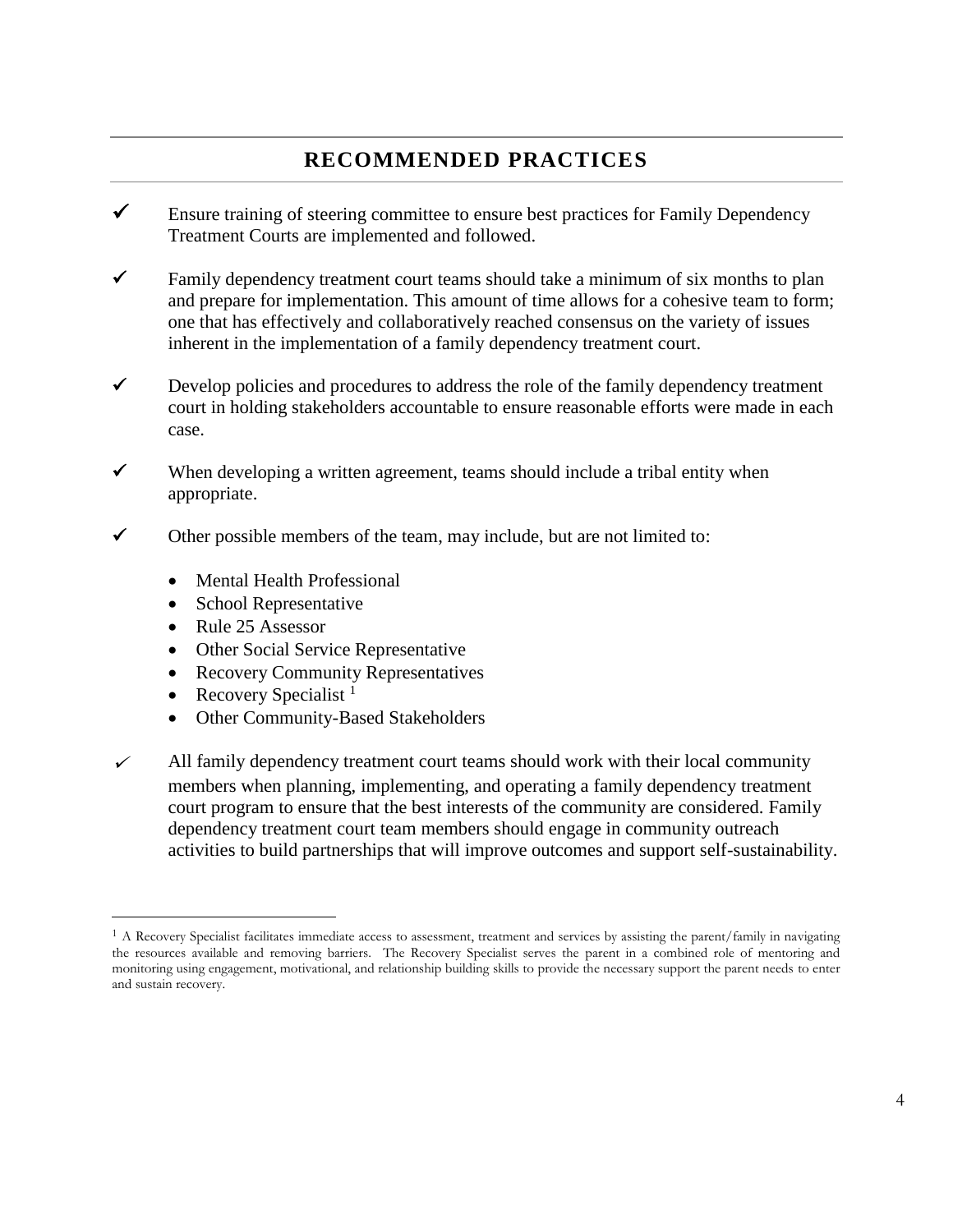- $\checkmark$  A written sustainability plan should be developed and reviewed on an annual basis.
- $\checkmark$  A written community outreach and education plan should be developed and reviewed regularly.

### **STANDARD II**

#### *Family Dependency Treatment Courts must incorporate a non-adversarial approach while recognizing:*

- 2.1 Retention of county attorney's distinct role in serving the interests of justice and advancing the public interest in the welfare of the child.
- 2.2 Retention of parent or child attorney's distinct role in preserving due process of family dependency treatment court participants.
- 2.3 Retention of Guardian ad Litem's distinct role in advocating for the best interests of the child/ren.
- 2.4 Provision of detailed materials outlining the process of the family dependency treatment court to private legal counsel representing a family dependency treatment court participant; counsel shall also be invited to attend post-admission family dependency treatment court staffings (for their client(s) only).

### **RECOMMENDED PRACTICE**

- $\checkmark$  For consistency and stability in family dependency treatment court operations, the family dependency treatment court team members should be assigned to the family dependency treatment court for a minimum of one year.
- $\checkmark$  Family-centered orientation materials to the Family Dependency Treatment Court should be developed and reviewed annually.

### **STANDARD III**

*Family dependency treatment courts must have published eligibility and dismissal criteria that have been collaboratively developed, reviewed, and agreed upon by members of the family*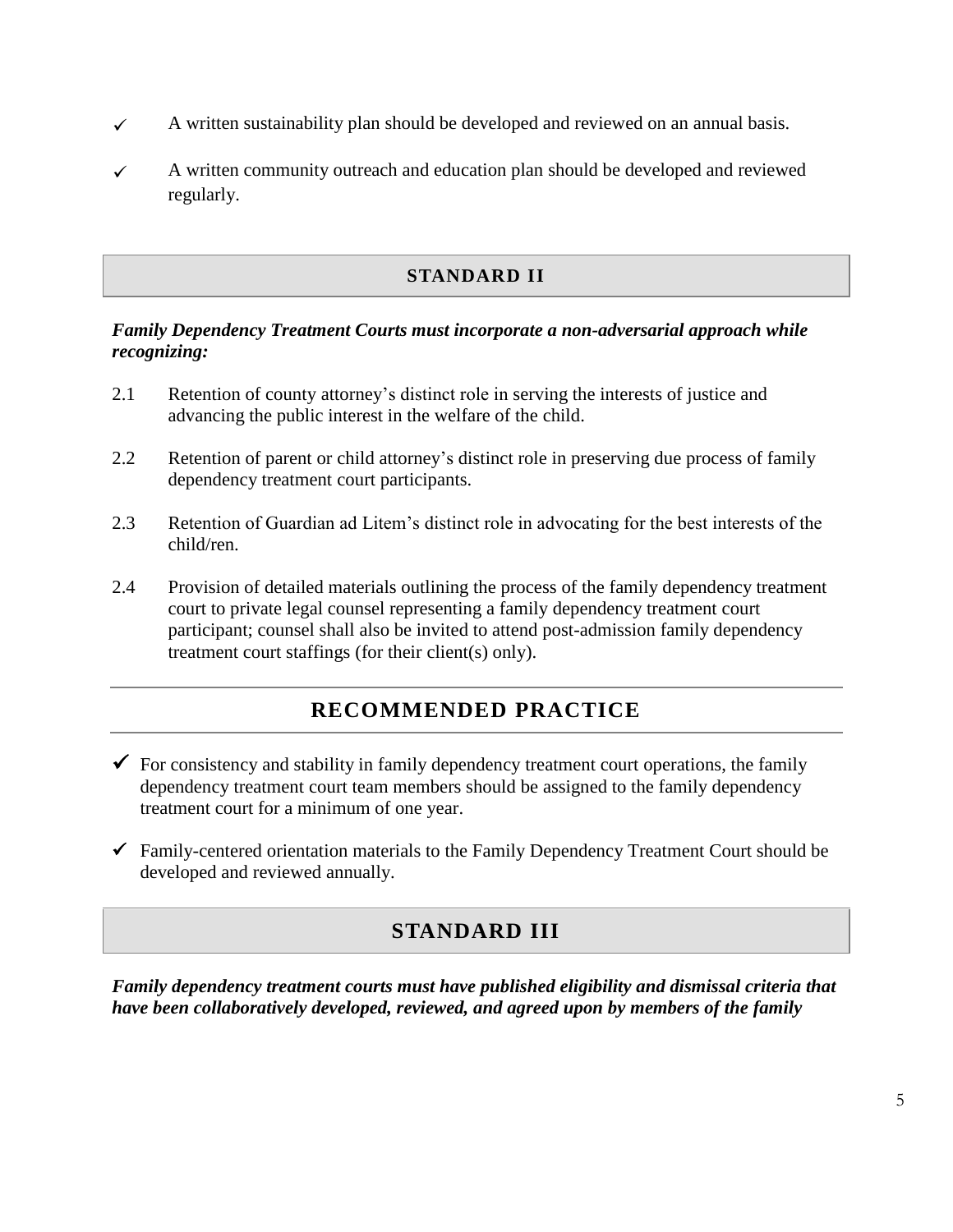### *dependency treatment court team and approved by Steering Committee, including the following elements:*

- 3.1 Eligibility screening process based on established written criteria, which cannot be changed without the full agreement of the Team and approval by the Steering Committee.
- 3.2 Eligibility criteria includes either a parent's/s' admission to facts sufficient to make a CHIPS finding or the parent(s) willingly agrees to engage in the family dependency treatment court process.
- 3.3 At a minimum, criteria include a CHIPS petition filing with at least one of the following: 1) an allegation of a parental substance use disorder; 2) at least one allegation of behavior or circumstances indicating there is or could be a substance use disorder; and/or 3) a parent who is willing to engage in chemical dependency treatment and supportive services.

### **RECOMMENDED PRACTICES**

- $\checkmark$  Participants should not be accepted to or excluded from family dependency treatment court solely on the basis of a Rule 25 assessment.
- $\checkmark$  In developing eligibility criteria family dependency treatment court teams should discuss and address the following factors:
	- History of child protection reports and determination of need for child protective services
	- Circumstances of prior CHIPS
	- Permanency timelines
	- History of violent crimes
	- Out of home placement

 $\overline{a}$ 

- Involvement in other treatment courts<sup>2</sup>
- Should the mental health and/or cognitive capacity of the individual be in question, a mental health assessment should be administered to deem the individual mentally stable enough to participate in the family dependency treatment court program. Additionally, if a co-occurring disorder exists, the family dependency treatment court should be able to advocate for and access adequate services.

<sup>&</sup>lt;sup>2</sup> This includes but is not limited to: adult treatment court, juvenile treatment court, DWI court, domestic violence court, mental health court, and community court.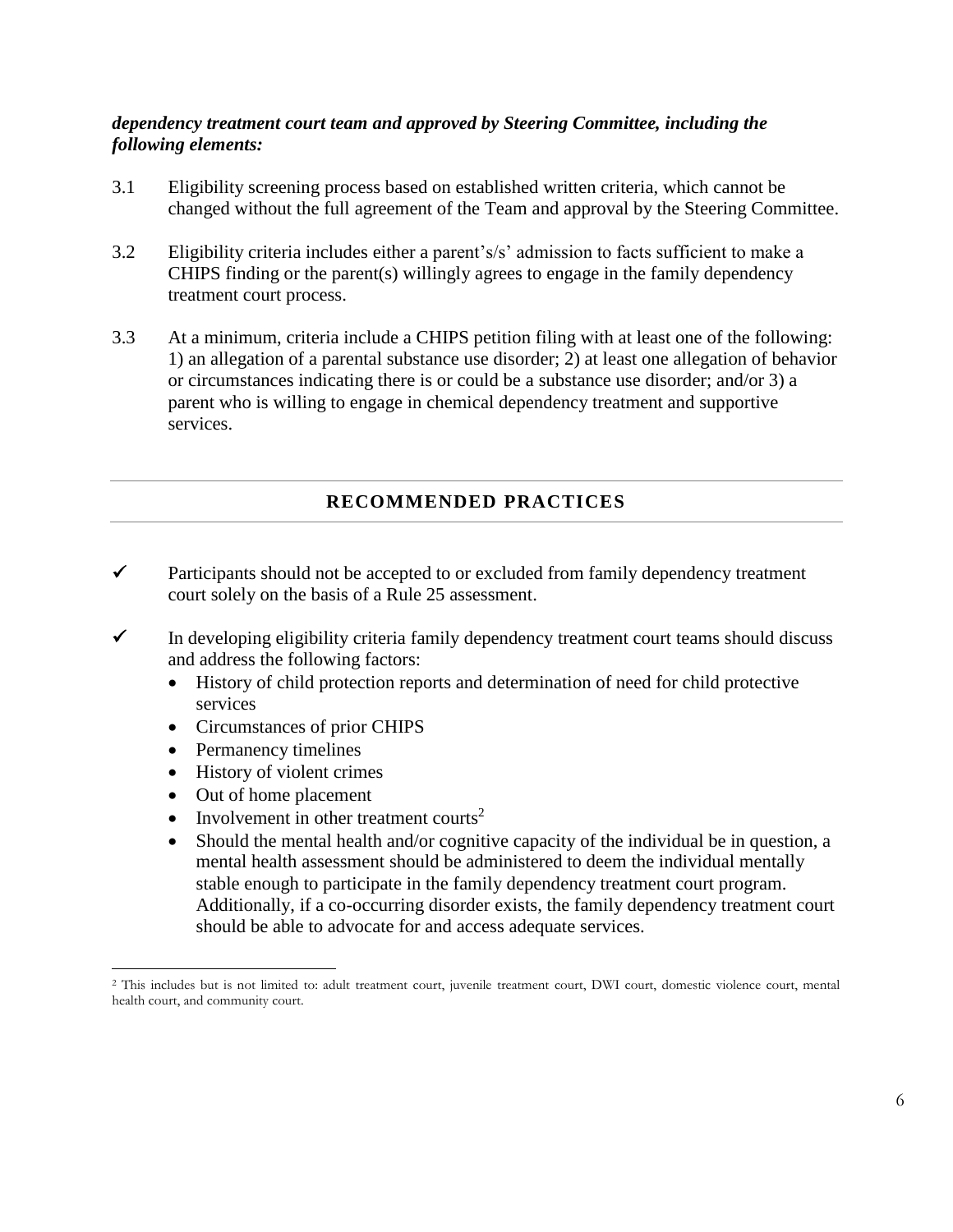### **STANDARD IV**

### *A coordinated strategy reflected in a unified CHIPs and family dependency treatment court case plan shall govern responses of the family dependency treatment court team to each participant's performance and progress, and include:*

- 4.1 Regular family dependency treatment court team meetings for pre-court staffings and court reviews to monitor each participant's performance.
- 4.2 Ongoing communication among the court, child protection, guardian ad litem, and treatment providers, including frequent exchanges of timely and accurate information about the individual participant's overall performance. This includes the standardization of information that is to be communicated through the use of common forms.
- 4.3 There shall be mutual sharing of information demonstrating progress in the unified case plan across the family dependency treatment court and CHIPs matters.
- 4.4 Progression by participants through the family dependency treatment court program based upon the individual's progress in the treatment plan, progress on the out-of-home placement plan and/or child protective services plan and compliance with program requirements; family dependency treatment court phases and an individual's progress through those phases are not to be based solely upon pre-set program timelines.
- 4.5 Responses to compliance and noncompliance (including criteria for dismissal) explained orally and provided in writing to family dependency treatment court participants during their orientation.
- 4.6 There is on-going communication amongst the core-team members and the various service delivery systems to ensure that child/ren are safe and their needs are met.

## **RECOMMENDED PRACTICES**

 $\checkmark$  All participants, when required to be present according to phase status will be observers during court reviews to engage the "theater effect" of the program and enable participants to learn the benefits of program compliance and consequences for non-compliance.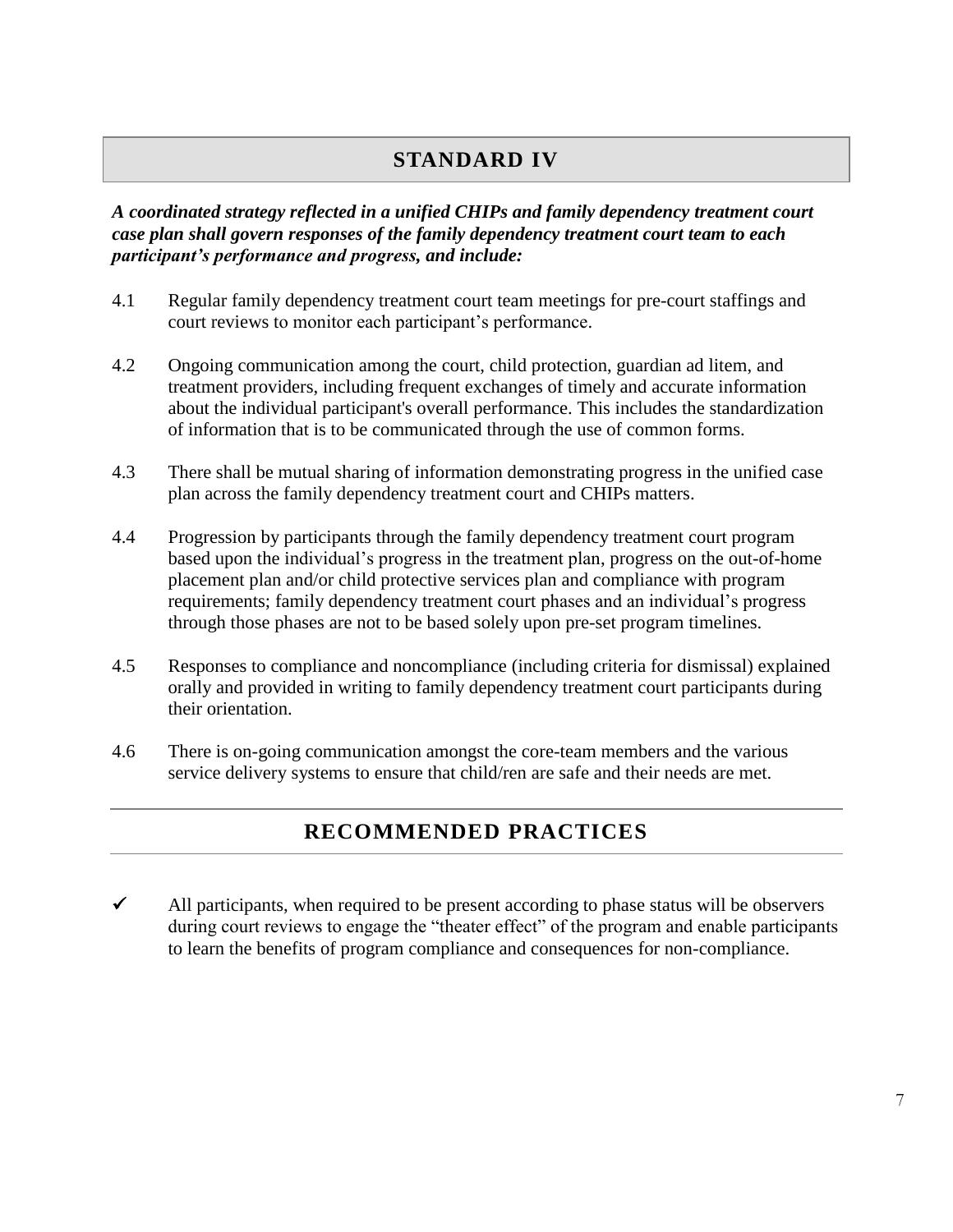- Regular updates from school officials regarding the child/ren's progress are provided to the FDTC team to ensure that the child's educational achievement and performance are considered when assessing the best interests of the child.
- $\checkmark$  Mechanisms for sharing decision-making and resolving conflicts among family dependency treatment court team members should be established, emphasizing professional integrity and accountability.

## **STANDARD V**

### *Family Dependency Treatment courts must promptly identify cases early in the court process, assess individuals, and refer them to the appropriate services, including the following strategies:*

- 5.1 Teams must incorporate a process of review of the parent(s) substance use diagnosis to determine eligibility and the intensity of services provided while in the Family Dependency Treatment Court.
- 5.2 Initial appearances before the family dependency treatment court judge as soon after first appearance for CHIPS petition as possible.
- 5.3 At a minimum, all chemical dependency and mental health assessments include collateral information from child protection services case worker to ensure the accuracy of the assessment.
- 5.4 Parent's and/or child's attorney must review the standard form for entry into the family dependency treatment court as well as potential sanctions and incentives with the participant, informing them of their basic due process rights.
- 5.5 The standard Consent Form must be completed by all parties team members, observers, and adjunct team members - to provide communication about confidentiality, participation/progress in treatment, and compliance with the provisions of 42 CFR, Part 2 and HIPAA (*in development*).
- 5.6 Once accepted for admission into the family dependency treatment court program, the Family Dependency Treatment Court must facilitate access for prompt placement of a participant in chemical dependency treatment services and prompt placement under supervision to monitor their compliance with program expectations.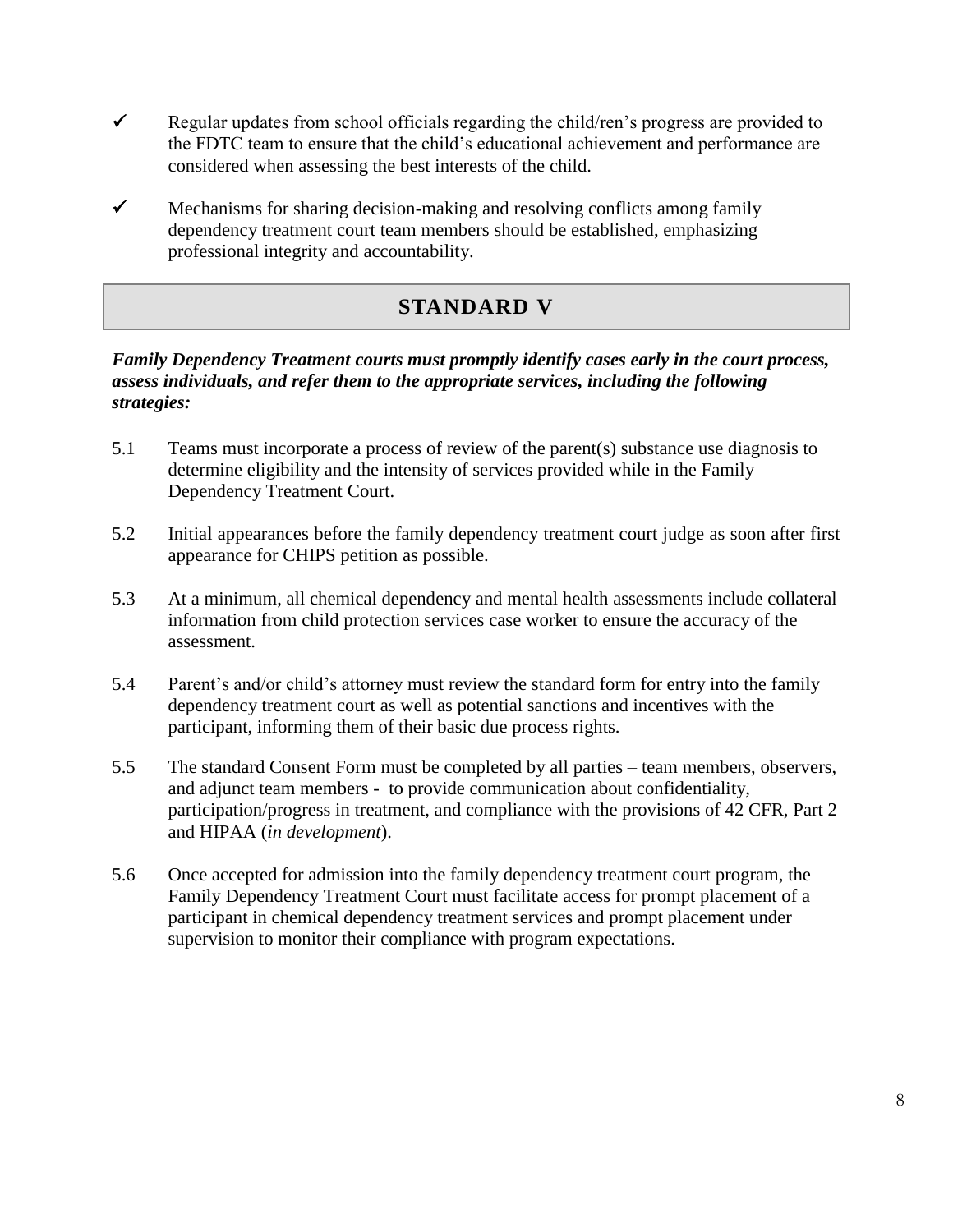## **RECOMMENDED PRACTICES**

- $\checkmark$  Individuals providing screening for substance use disorders and suitability for treatment should be appropriately trained.
- $\checkmark$  The family dependency treatment court team should have the option to reject a chemical dependency assessment without adequate collateral information.
- $\checkmark$  When the court makes a prima facie determination that the child's health or welfare is in immediate danger due to conditions or actions related to the parent's alcohol or other drug use, the court should order a chemical health assessment as early as the emergency protective care hearing and before the parent is accepted into Family Dependency Treatment Court.
- $\checkmark$  Courts orders referral for participation in Family Dependency Treatment Court early in the process, including prior to adjudication when the parent agrees or when the court determines it necessary to protect the safety and best interests of the child.

### **STANDARD VI**

### *A family dependency treatment court must incorporate ongoing judicial interaction with each participant as an essential component of the program.*

- 6.1 Whenever possible, the same judge shall preside over the family dependency treatment court and the CHIPs case, from filing through permanency.
- 6.2 At a minimum, family dependency treatment court participants must appear before the family dependency treatment court judge at least twice monthly during the initial phase of the program. Frequent review hearings during the initial phases of the program establish and reinforce the family dependency treatment court's policies and ensure effective monitoring and support of each family dependency treatment court participant.

### **RECOMMENDED PRACTICES**

- $\checkmark$  Participants should appear before the judge weekly during the initial phase of the program.
- $\checkmark$  The family dependency treatment court judge is knowledgeable about treatment methods and their limitations.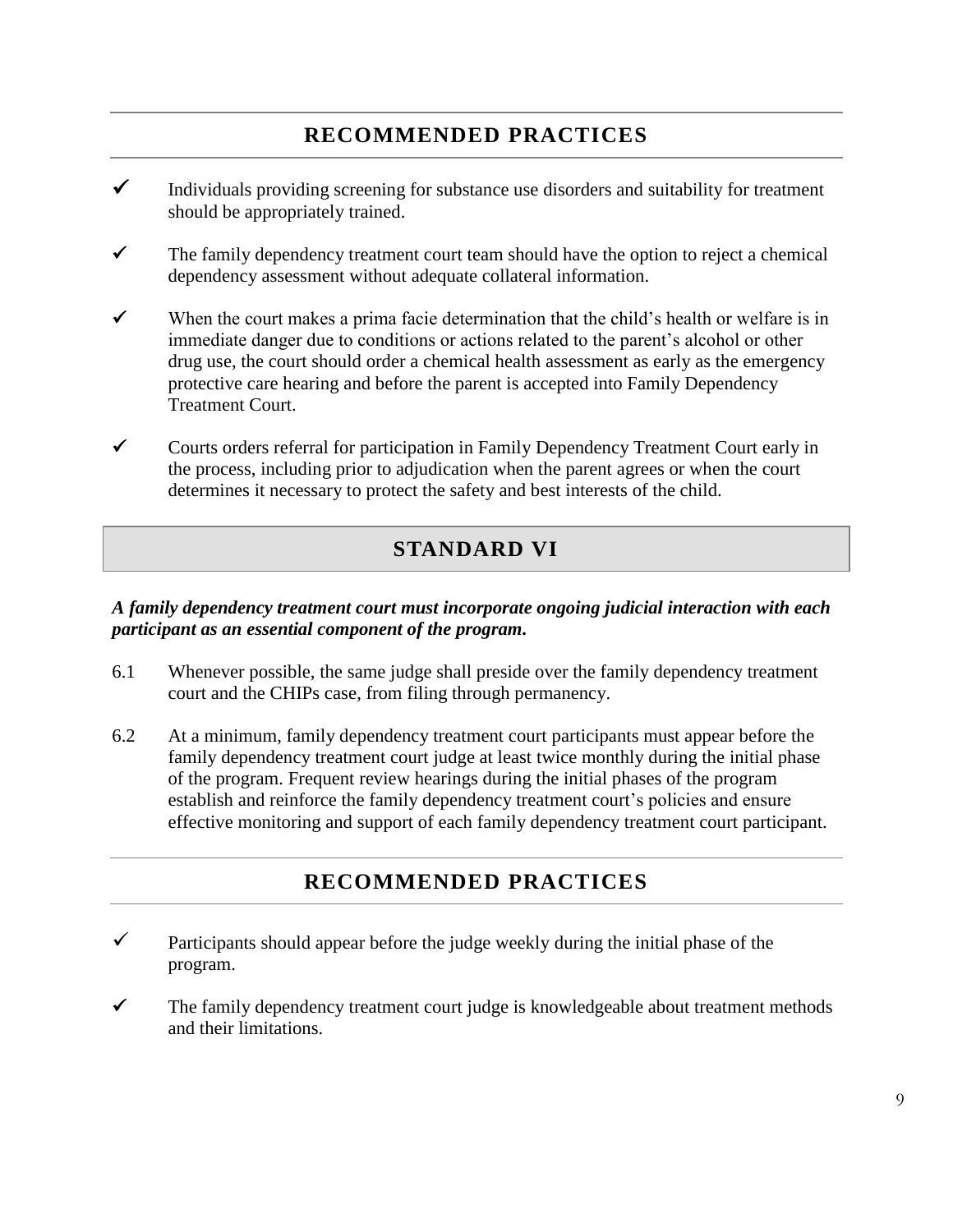$\checkmark$  Hearings should be before the same judge for the length of each participant's time in the family dependency treatment court program.

### **STANDARD VII**

### *Abstinence must be monitored by random, frequent, and observed alcohol and other drug testing protocols which include:*

- 7.1 Written policies and procedures for urine sample collection, sample analysis, and result reporting. The testing policies and procedures address elements that contribute to the reliability and validity of a urinalysis testing process.
- 7.2 Individualized drug testing plans; all testing must be random, frequent, and observed.
- 7.3 Plans for addressing participants who test positive must be clearly established with outlined treatment guidelines and sanctions, when appropriate, that are enforced and reinforced by the judge.
- 7.4 Notification of Child Protection Services immediately when a participant tests positive, has failed to submit to testing, has submitted the sample of another, diluted the sample, or has adulterated a sample. Failure to submit to testing without a verified excuse, submitting the sample test of another, and adulterated samples must be treated as positive tests and immediately sanctioned. The court will be advised as available or at the next court session.
- 7.5 Testing sufficient to include each participant's primary substance of dependence, as well as a sufficient range of other common substances, including alcohol.

### **RECOMMENDED PRACTICE**

- $\checkmark$  When testing for alcohol, family dependency treatment courts should strongly consider devices worn by the participant, in addition to the use of Portable Breath Tests (PBTs) and Saliva tests.
- Responses to ongoing alcohol and other drug use while participating in the program should take into consideration the chronicity of the individual's use.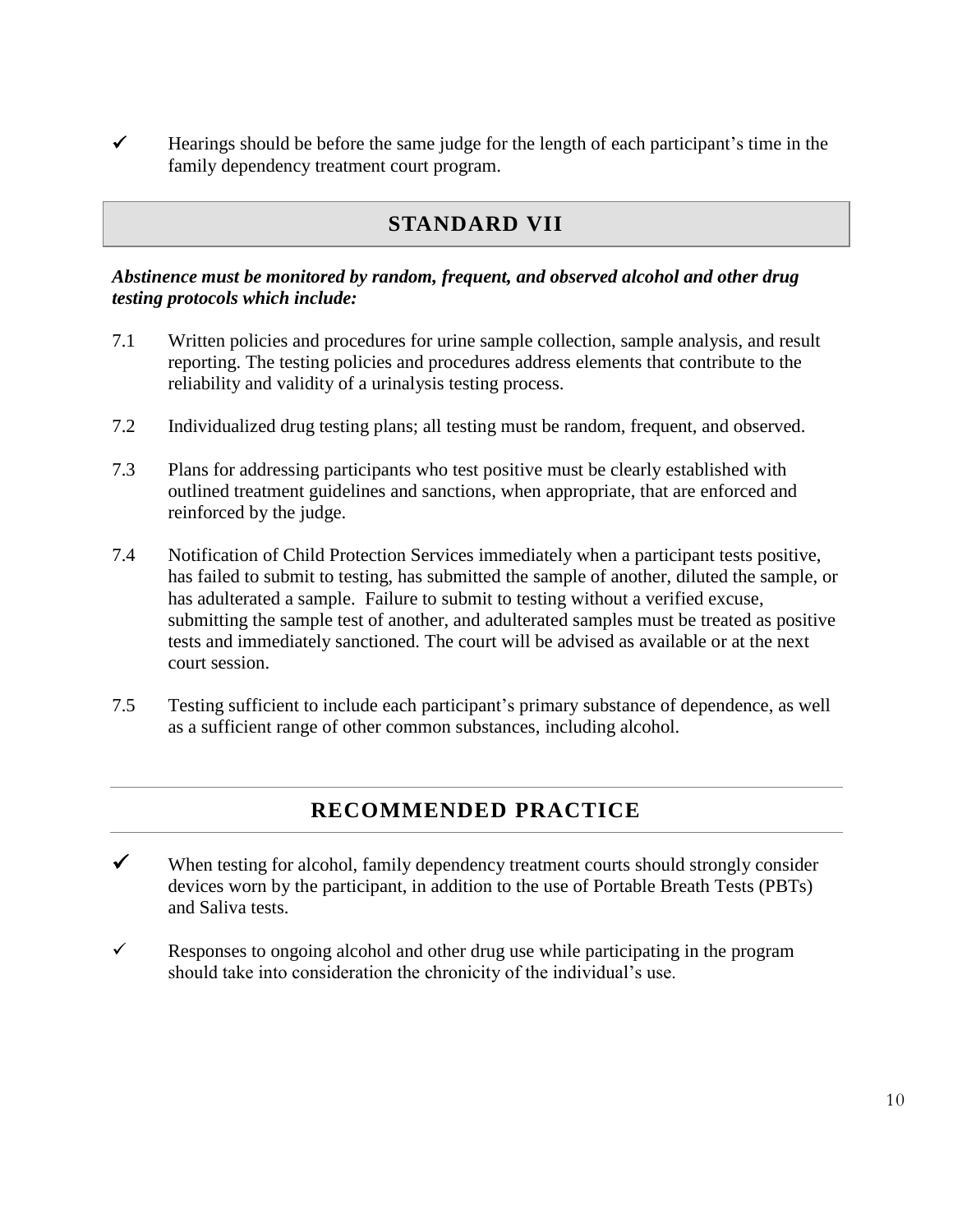$\checkmark$  Members of the core team should be informed on current standards of practice, expert opinions and guidance, and recent technology with respect to alcohol and other drug testing.

### **STANDARD VIII**

*Family dependency treatment courts must provide prompt and facilitated access to a continuum of approved alcohol and other drug and other related treatment and rehabilitation services, particularly ongoing mental health assessments to ensure:*

- 8.1 All participants have an up-to-date treatment plan, out of home placement plan and/or child protective services plan and record of activities which include child and family recovery supports and services with a special focus on ensuring that the safety and needs of the child/ren are met.
- 8.2 All chemical dependency and mental health treatment services are provided by programs or persons who are appropriately licensed and trained to deliver such services according to the standards of their profession.

## **RECOMMENDED PRACTICE**

- Each participant should contribute to the cost of the treatment he/she receives while participating in the family dependency treatment court, taking into account the participant's financial ability.
- $\checkmark$  Family Dependency Treatment Court teams should observe treatment programs to gain confidence in the services being provided and to better understand the treatment process.

### **STANDARD IX**

*The family dependency treatment court must have a plan to provide services that are individualized to meet the needs of each participant and their child/ren and incorporate evidence-based strategies for the participant population. Such plans must take into consideration services that are gender-responsive and culturally appropriate and that*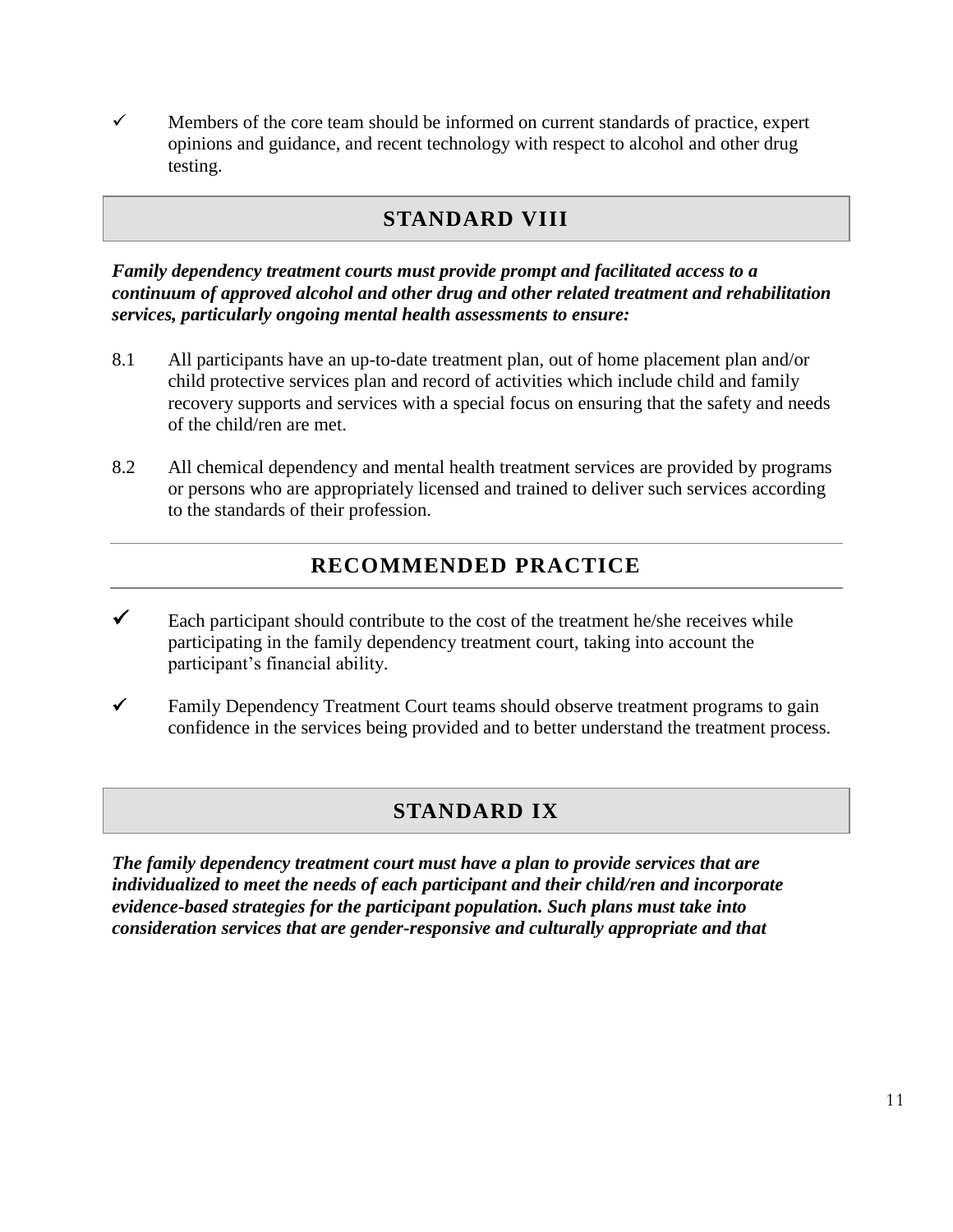*effectively address co-occurring disorders. Services should be trauma-informed<sup>3</sup> when appropriate and clinically necessary to the degree that available resources allow this.*

### **RECOMMENDED PRACTICES**

- Family Dependency Treatment Court participants should be referred to family-centered treatment and support services whenever possible. Providing specialized services, whenever possible, for children from addicted family systems should be a priority for the team and service providers involved.
- Ancillary services that should also be considered may include but are not limited to:
	- Education
	- Housing
	- Transportation
	- Domestic Violence Education Programming
	- Parent Education Programming
	- Health Related
	- Employment

### **STANDARD X**

*Family Dependency Treatment Courts must have policies and procedures that emphasize the central relationship of the parent(s) and the child(ren) and the child(ren)'s right to contact with the parent(s) and the parent's right to be heard in regard to the decisions made by the court impacting the child's ultimate placement.*

- 10.1 Withholding parenting time must not be used as a response to a parent's noncompliance.
- 10.2 Decisions to decrease parenting time must only be due to concerns for the safety of the child(ren).

 $\overline{a}$ <sup>3</sup> Trauma-informed services are designed to provide appropriate interactions tailored to the special needs of trauma survivors. The focus is on screening for trauma and designing the treatment court program to reduce or eliminate triggers of trauma for the survivor. This is particularly important because research shows that occurrence of trauma is a significant factor in most chemically dependent populations, especially women. This concept is further discussed in the Minnesota Supreme Court's Chemical Dependency Task Force's second report (pp. 44-47)[. http://www.mncourts.gov/?page=631](http://www.mncourts.gov/?page=631)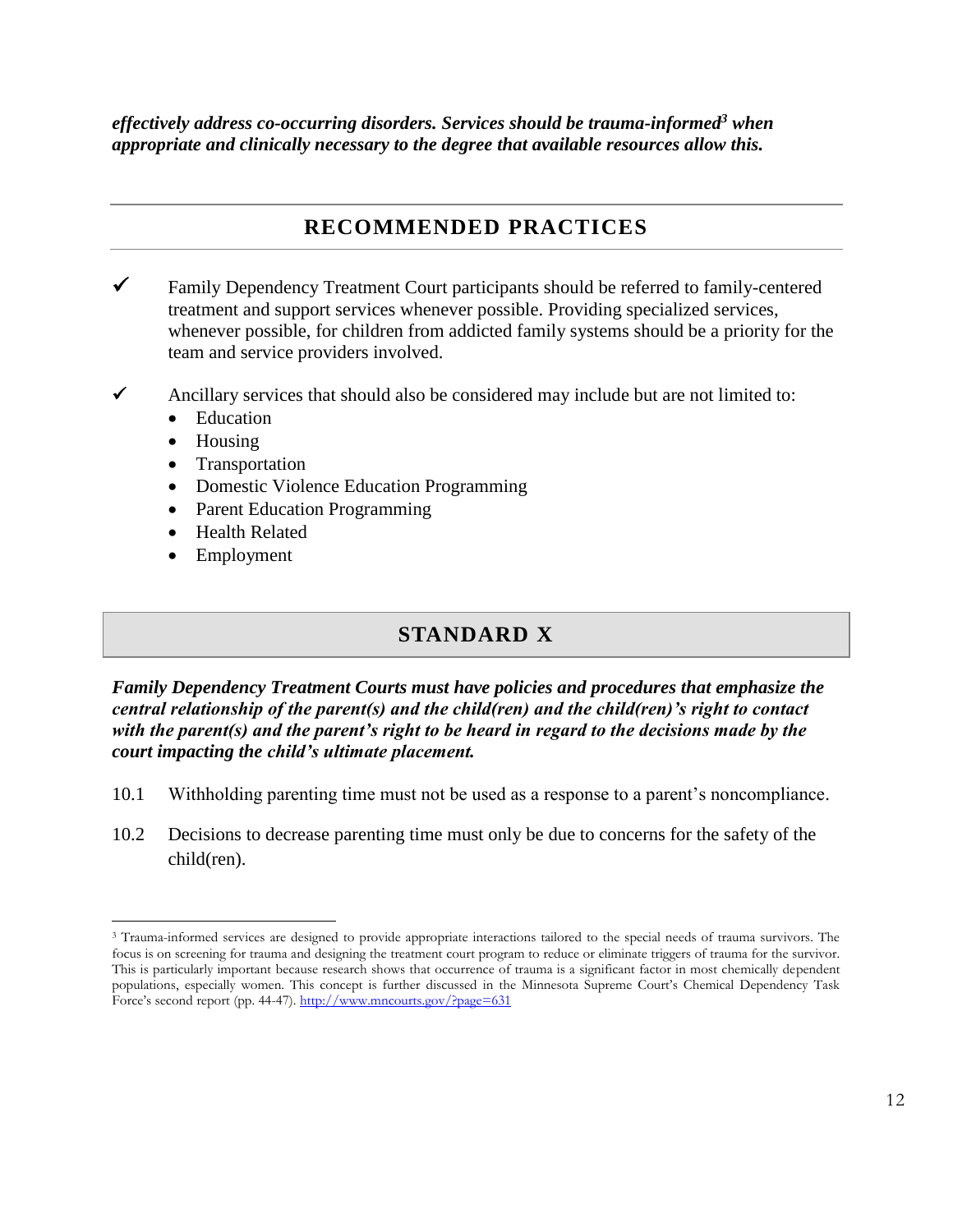10.3 When a child cannot reunify with the parent(s), the parent(s) should be included in formulating the child's permanent plan.

## **STANDARD XI**

*Immediate, graduated, and individualized responses must govern the responses of the family dependency treatment court to each participant's compliance or non-compliance.*

## **RECOMMENDED PRACTICES**

- $\checkmark$  Adjustment in treatment services, as well as required participation in community-based mutual support meetings, should only be based upon the clinically-informed interests of the participant.
- $\checkmark$  Time between status hearings should be increased or decreased, based upon compliance with treatment protocols and progress observed.
- $\checkmark$  Responses to compliance vary in intensity and might include:
	- Encouragement and praise from the bench;
	- Ceremonies and tokens of progress, including advancement in the program;
	- Reduced frequency of contact with social services supervision;
	- Decreased frequency of court appearances;
	- Reduced fines or fees: and
	- Graduation.
- Responses to noncompliance vary in intensity and might include:
	- Warnings and admonishment from the bench in open court;
	- Demotion to earlier program phases;
	- Increased frequency of testing and court appearances;
	- Confinement in the courtroom or jury box;
	- Increased monitoring;
	- Fines:
	- Required community service or work programs;
	- Findings of contempt with appropriate sanction including but not limited to periods of jail confinement (family dependency treatment court participants remanded to jail should receive alcohol and other drug treatment services while confined); and
	- Dismissal from the program and reinstatement of regular court processing.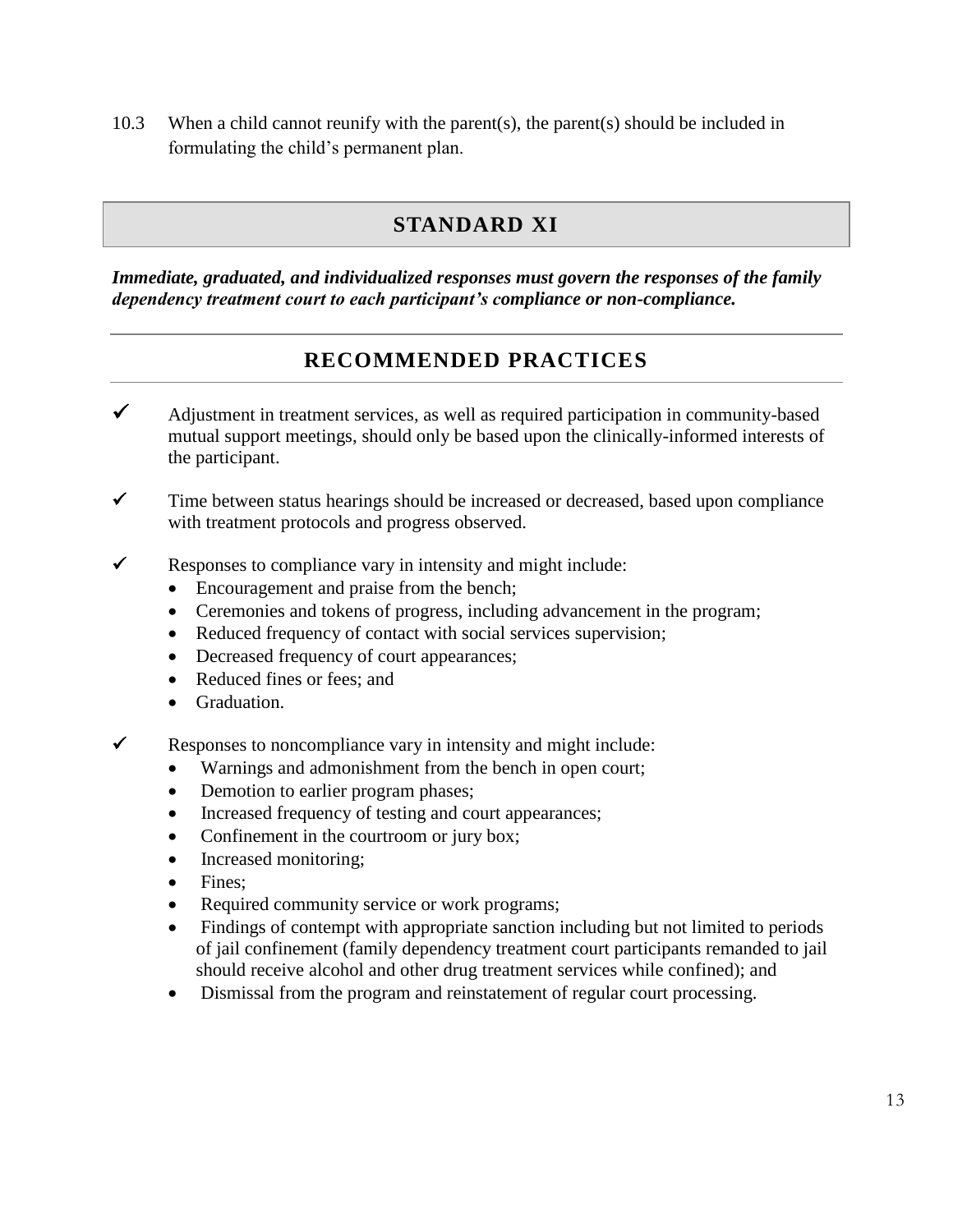- $\checkmark$  Determining the appropriate response to a parent's noncompliance should take into consideration as to whether the response should be:
	- Therapeutic or clinical response
	- Child Safety response
	- Motivational response

### **STANDARD XII**

*Family dependency treatment courts must assure continuing interdisciplinary education and joint training of their team members to promote effective family dependency treatment court implementation and ongoing operations, by:*

12.1 Establishing and maintaining a viable continuing education plan for family dependency treatment court team members.

### **RECOMMENDED PRACTICES**

- $\checkmark$  At a minimum of once every two years, family dependency treatment court teams should work with outside experts to assess team functionality, review all policies and procedures, and assess the overall functionality of the program.
- $\checkmark$  Each family dependency treatment court should plan for the transition of a team member and provide sufficient training for new team members.
- $\checkmark$  The operating procedures should define requirements for the continuing education of each family dependency treatment court staff member.

### **STANDARD XII**

### *Family dependency treatment courts must evaluate program effectiveness by:*

12.1 Reporting outcome and other data as required by the TCI including information to assess compliance with the Standards.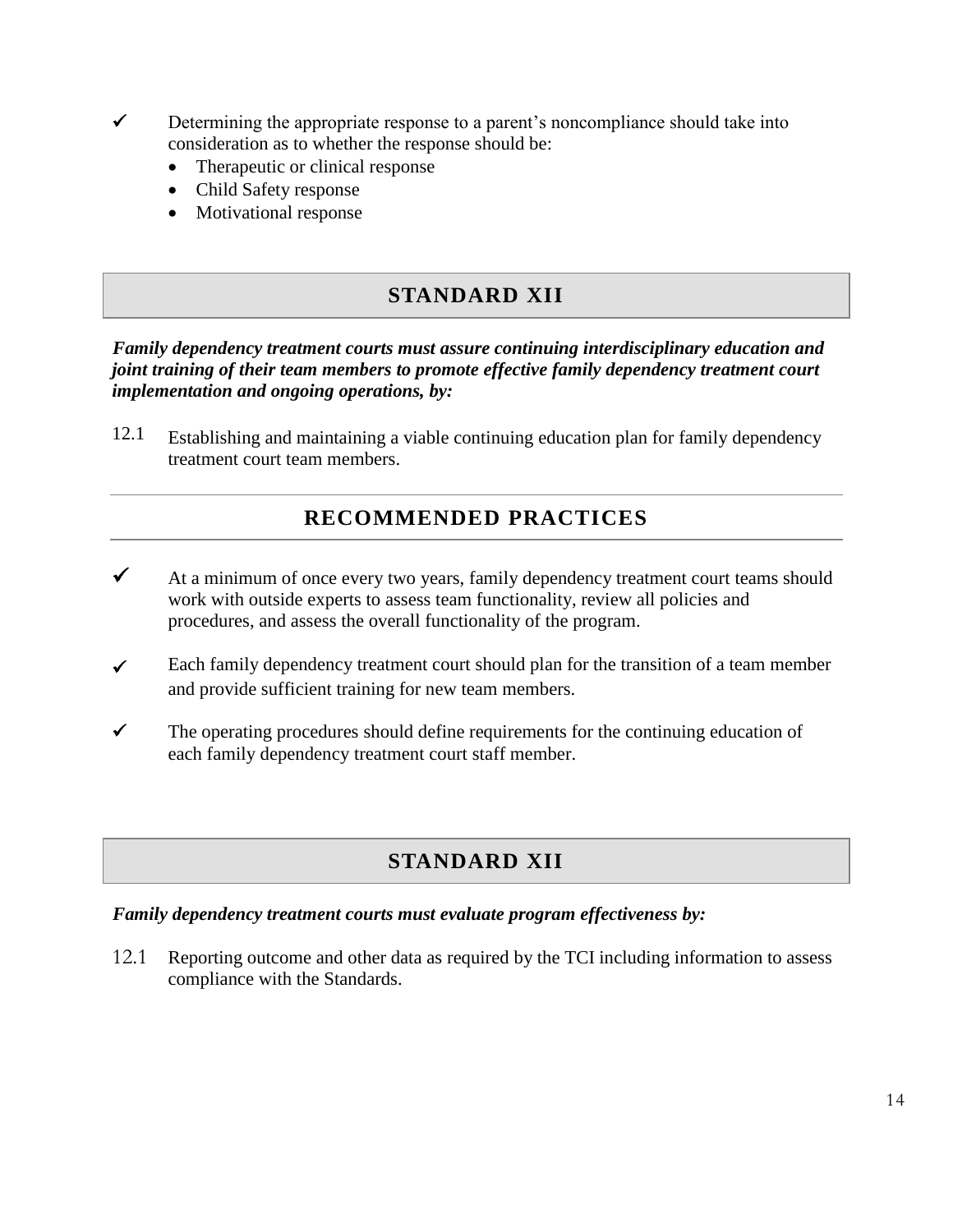# **RECOMMENDED PRACTICE**

**(**To be developed in conjunction with the Statewide Evaluation Committee.)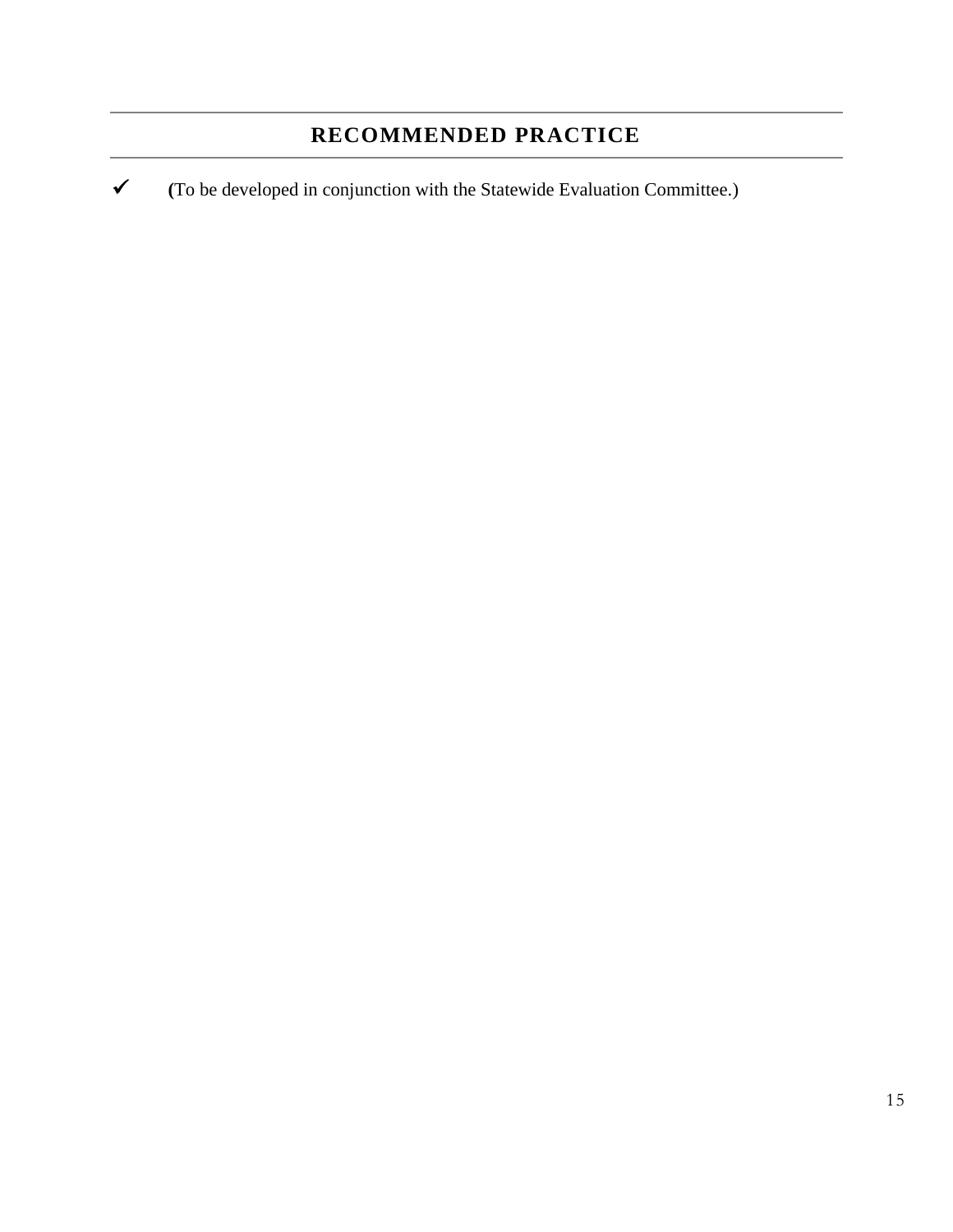### *APPENDIX A: Definition of Treatment Court Model (adapted from the National Drug Court Institute)*

*A family dependency treatment court is a court calendar under juvenile court whereby selected child protection cases are part of a collaborative effort in which court, treatment, and child welfare practitioners come together in a non-adversarial setting to conduct comprehensive child and parent needs assessments. With these assessments as a base, the team builds workable case plans that give parents a viable chance to achieve sobriety, provide a safe nurturing home, become responsible for themselves and their children, and hold their families together. The Rules of Juvenile Protection Procedure apply to family dependency treatment court proceedings.*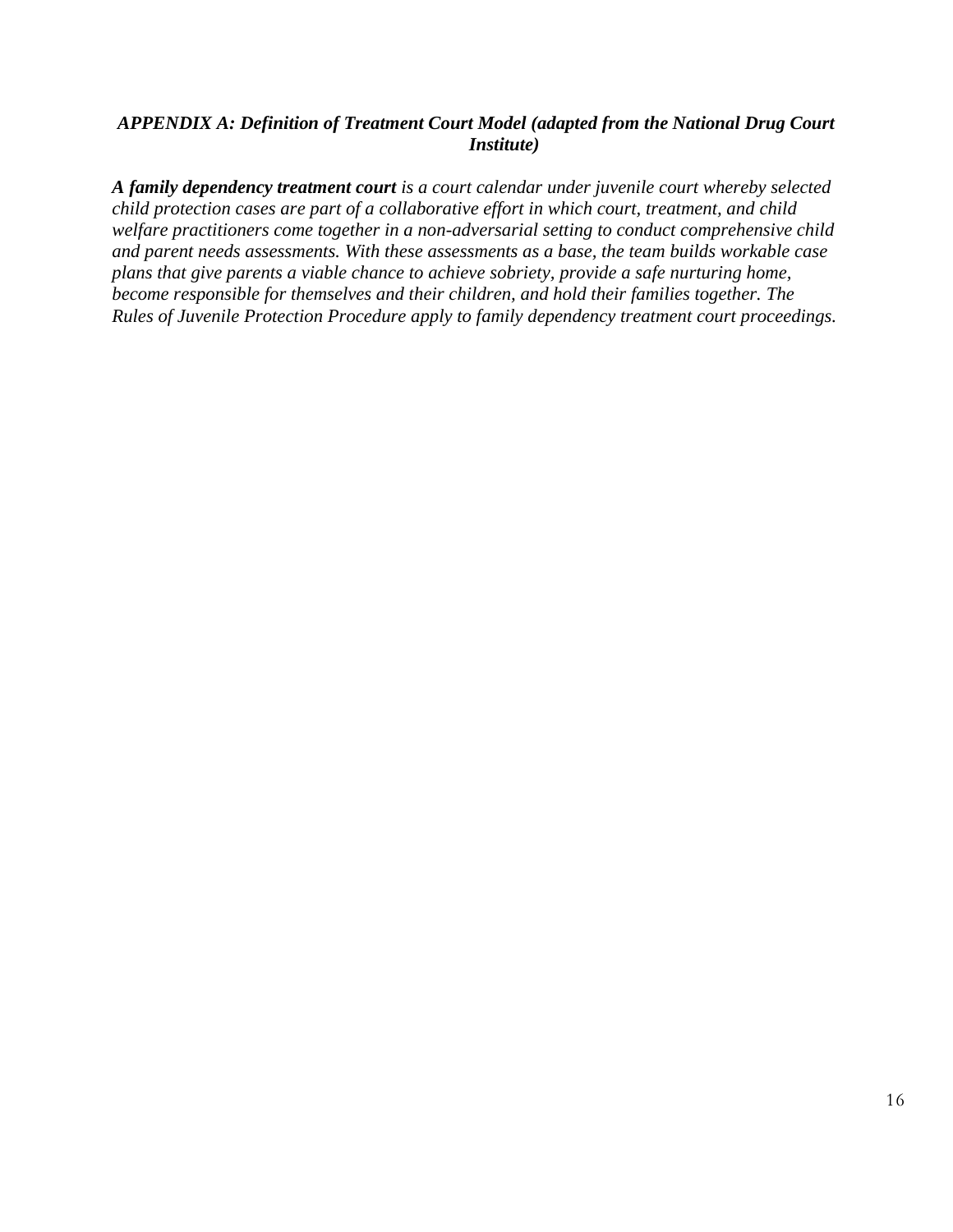### *APPENDIX B: Policy and Procedures Manual Outline*

#### **PROGRAM OVERVIEW**

Program Introduction Mission Statement Goals and Objectives

#### **PROGRAM PLAN**

Model Target Population Eligibility Criteria Referral Process Screening and Intake Process Entry Process Incentives & Sanctions Graduation Requirements Dismissal Criteria Staffing (frequency, team operating norms, times) Court Session (frequency, times)

### **ROLES AND RESPONSIBILITIES OF THE KEY PLAYERS OF THE OPERATIONS TEAM**

#### **CONFIDENTIALITY**

#### **CHEMICAL DEPENDENCY TREATMENT**

Provider Network Protocols Phases and Duration Long Term Recovery Supports/Continuing Care

### **ANCILLARY SERVICES**

#### **CULTURAL AWARENESS & INCLUSION POLICY**

#### **PROGRAM OVERSIGHT AND SUSTAINABILITY PLAN**

Marketing and Community Awareness Cross Training Management Information System Evaluation Design Budget